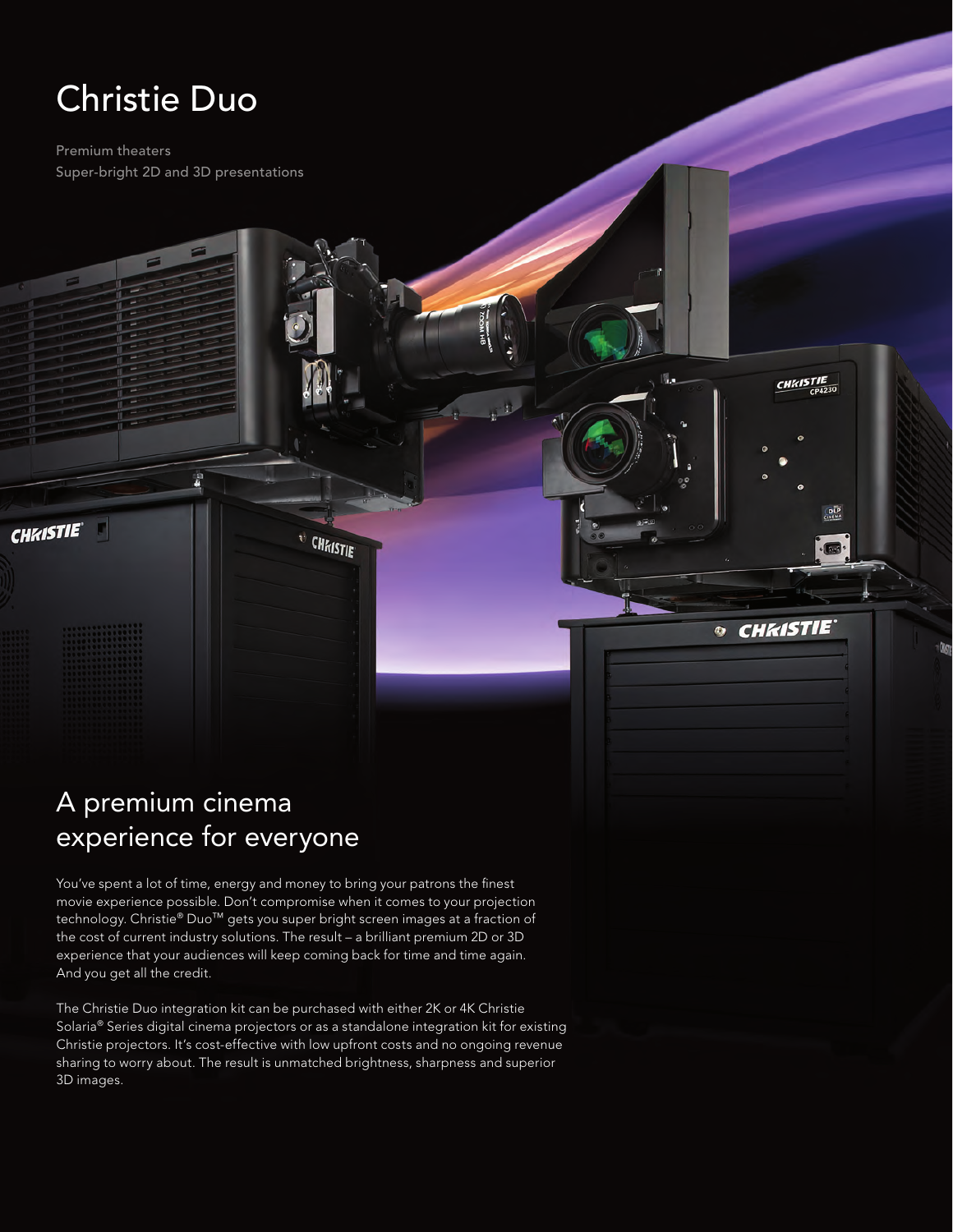"We're very excited to be the first exhibitor in the world to deploy the Christie Duo single-mirror, 90 degree projector configuration, which is a cutting-edge technology that delivers the brightest, pixel-perfect 4K images onto Australia's largest traditional movie screen. The technical capabilities that the product opens up for us will help us give our guests all the features of advanced cinema that they expect from Hoyts."

## Adam Wrightson Executive Director and CTO Hoyts Cinema Technology Group



The very best and brightest 3D hands down

If you're going to show 3D in your premium VIP theater why not use the best technology on the market today. You get all that with the Christie Duo integration kit. A fully built-in dual projection system, it allows one projector to be dedicated to the right eye and one projector to be dedicated to the left, which doubles the brightness on your screen, and eliminates frame-flashing switching artifacts that compromise overall 3D image quality. This provides the brightest, most engaging and comfortable 3D viewing experience.

Wouldn't you love to be known as the best 3D premium theater in your area?

When you're ready, easily upgrade your Christie Duo projection system with Christie Previsto™ High Frame Rate (HFR) technology. Christie Previsto allows Christie Solaria Series 2 projectors to accept video content at frame rates as high as 48 and 60 frames per second (FPS). The current industry standard is 24 FPS. HFR technology renders fast-moving objects in exceptional detail, boosting the clarity and smoothness of the image. Display premium 2D/3D HFR feature films and alternative content in their original format, giving your audiences the best, most immersive visual experience possible.

## A superior cinema experience and you're the star

The Christie Duo integration kit is integral to building your premium theater experience and defining your theater as the ultimate destination for movie-goers. Unlike current 'big screen' solutions, with Christie Duo you have the flexibility to build your own premium brand, delivering a superior theater experience that stands out from the crowd – a memorable, engaging experience that your audiences will return to again and again. With Christie Duo, your brand can be 'best in class' for premium theater experiences.

"Affordability, without sacrificing quality, is paramount for us and we are pleased to be partnering with Christie to bring the premium theater experience to our customers throughout Brazil."

Marcos Araújo Director, Grupo Araújo de Cinemas, Brazil

## Brilliant quality with a low cost of ownership

*Photo courtesy of Hoyts Corporation and Katy Carpenter*

The combination of two Christie Solaria projectors and the Christie Duo integration kit delivers significant cost savings over other branded 'big screen' industry solutions. With lower upfront costs, and no ongoing revenue sharing, Christie Duo answers the global market demand for a solution that delivers a high performance and financially accessible premium movie experience.



▲ Our Christie DuoAlign™ auto-calibrating image alignment software and camera kit easily maintains alignment of the images from both projectors, within seconds, to deliver a completely seamless, premium movie experience for your largest screens.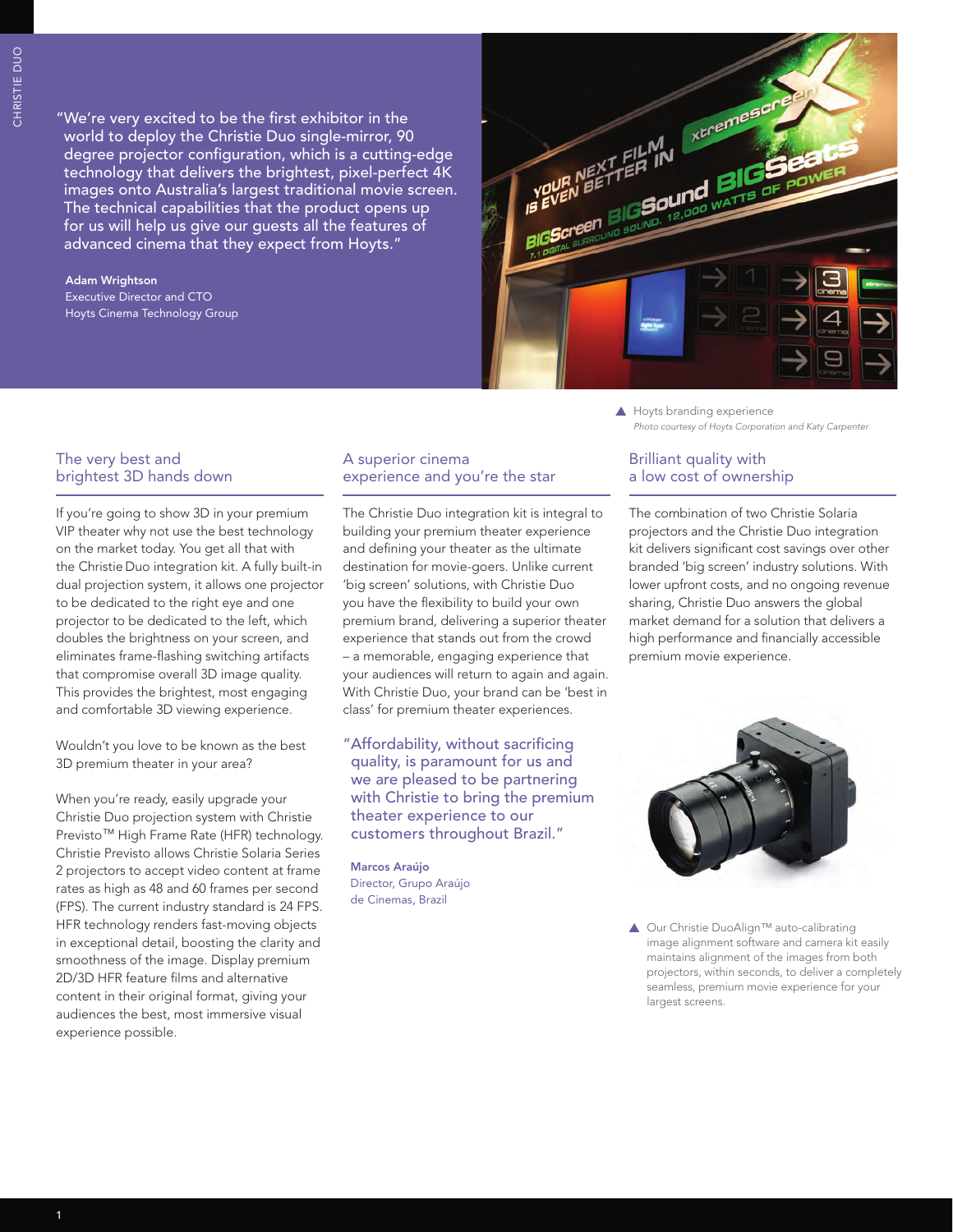

 The patented Christie Duo mirror system has been specially designed to provide uniform pixel convergence across the entire screen for brilliant 2D and 3D presentations.

## The solution to suit your cinema

The Christie Duo integration kit has the flexibility to support your cinema based on your booth size and 3D system requirements. Christie Duo comes in either a single mirror, dual mirror or stacked configuration.



| Single mirror                 |               |
|-------------------------------|---------------|
| Right arm mirror assy.        | 108-449108-01 |
| DuoAlign kit <sup>1</sup>     | 108-469100-01 |
| Mirror duo spare <sup>2</sup> | 108-476108-01 |
| Polarizer frame <sup>3</sup>  | 108-462103-01 |

| System requirements:                                            |
|-----------------------------------------------------------------|
| Two matched Christie Solaria projectors <sup>4</sup>            |
| Solaria software release 3.1.0 (or later)                       |
| A motorized lens mount                                          |
| One Christie Integrated Media Block<br>(IMB) for each projector |



| Dual mirror                   |               |
|-------------------------------|---------------|
| Right arm mirror assy.        | 108-449108-01 |
| Left arm mirror assy.         | 108-463104-01 |
| DuoAlign kit <sup>1</sup>     | 108-469100-01 |
| Mirror duo spare <sup>2</sup> | 108-476108-01 |
| Polarizer frame <sup>3</sup>  | 108-462103-01 |



| <b>Supported 3D systems:</b>         |
|--------------------------------------|
| Christie Duo 3D static polarizer kit |
| Dolby <sup>®</sup> $3D$              |
| Masterlmage MI-DUAL3D                |
| $RealDXI - DP5$                      |
| <b>XPAND</b>                         |

<sup>1</sup>The Christie DuoAlign kit includes auto-calibrating image alignment software, a laptop PC, and camera. It requires that each projector contains a Christie IMB, and is optional at time of purchase and<br>can be an upgraded